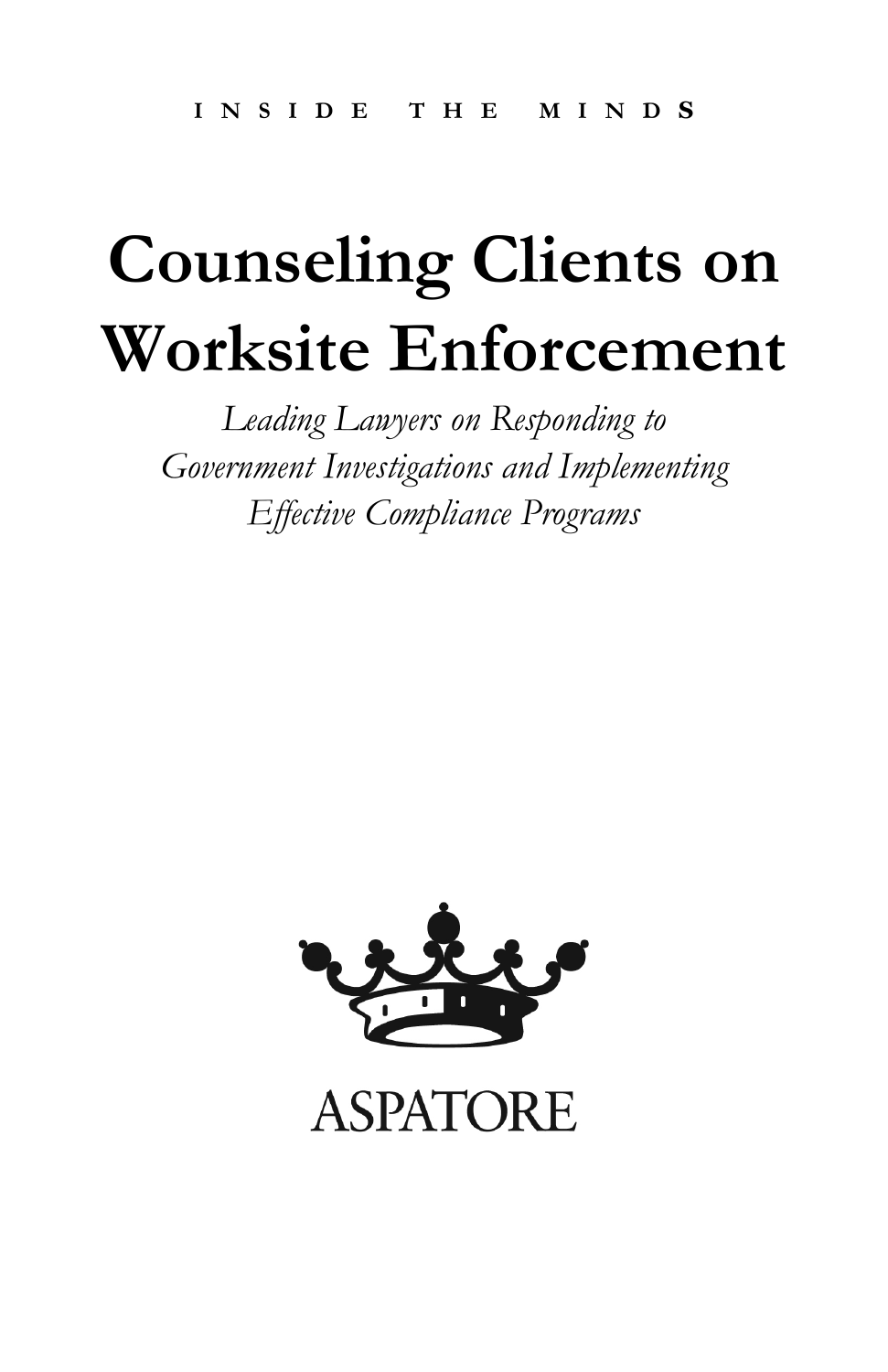©2010 Thomson Reuters/Aspatore

All rights reserved. Printed in the United States of America.

No part of this publication may be reproduced or distributed in any form or by any means, or stored in a database or retrieval system, except as permitted under Sections 107 or 108 of the U.S. Copyright Act, without prior written permission of the publisher. This book is printed on acid free paper.

Material in this book is for educational purposes only. This book is sold with the understanding that neither any of the authors nor the publisher is engaged in rendering legal, accounting, investment, or any other professional service. Neither the publisher nor the authors assume any liability for any errors or omissions or for how this book or its contents are used or interpreted or for any consequences resulting directly or indirectly from the use of this book. For legal advice or any other, please consult your personal lawyer or the appropriate professional.

The views expressed by the individuals in this book (or the individuals on the cover) do not necessarily reflect the views shared by the companies they are employed by (or the companies mentioned in this book). The employment status and affiliations of authors with the companies referenced are subject to change.

Aspatore books may be purchased for educational, business, or sales promotional use. For information, please email [West.customer.service@thomson.com.](mailto:West.customer.service@thomson.com)

For corrections, updates, comments or any other inquiries please email [TLR.AspatoreEditorial@thomson.com](mailto:TLR.AspatoreEditorial@thomson.com).

First Printing, 2010 10 9 8 7 6 5 4 3 2 1

> **If you are interested in purchasing the book this chapter was originally included in, please visit www.west.thomson.com.**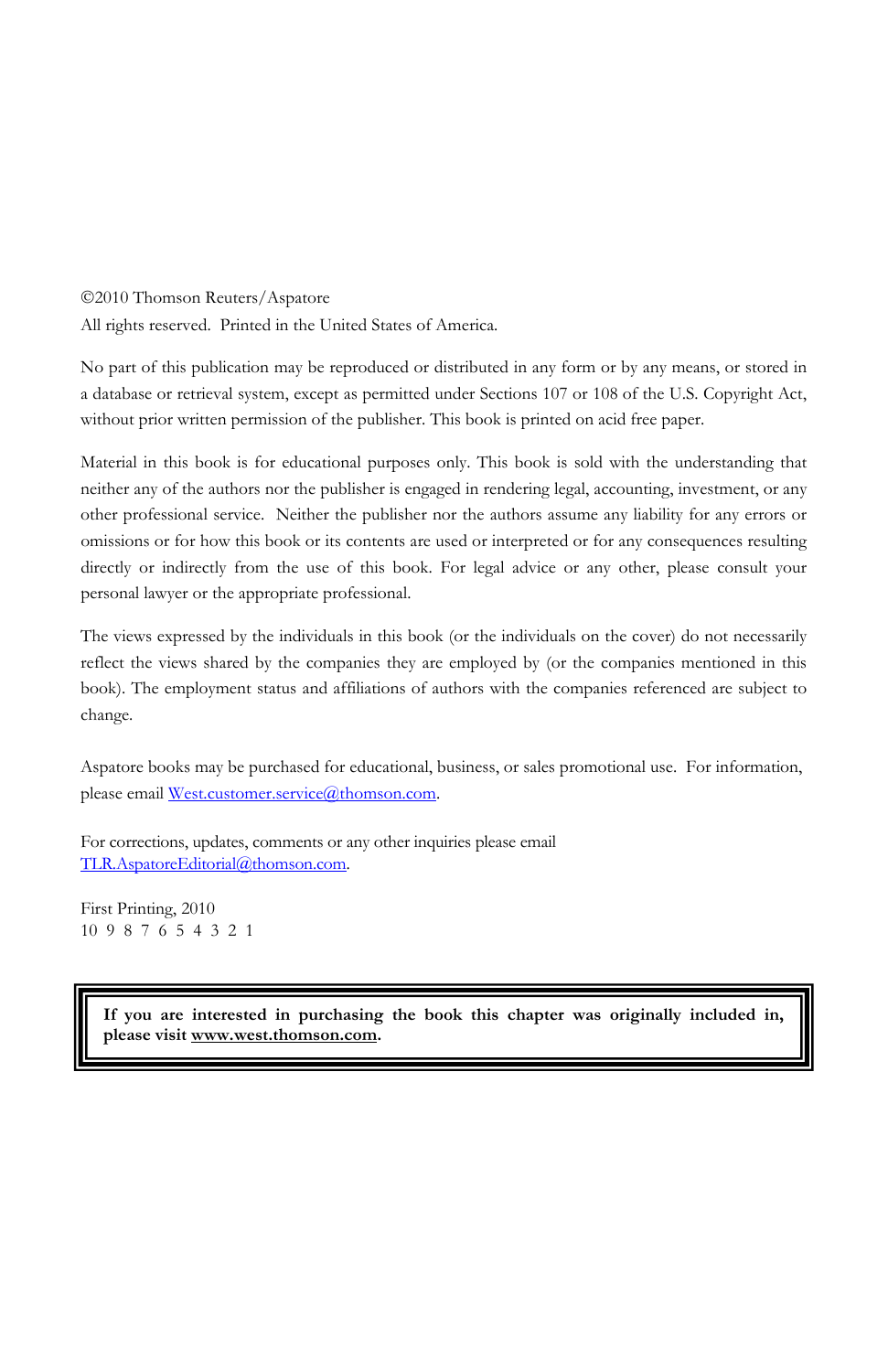## Strategic Client Response to Worksite Investigations

Nathaniel Wolf

*Member*  Mika Meyers Beckett & Jones PLC

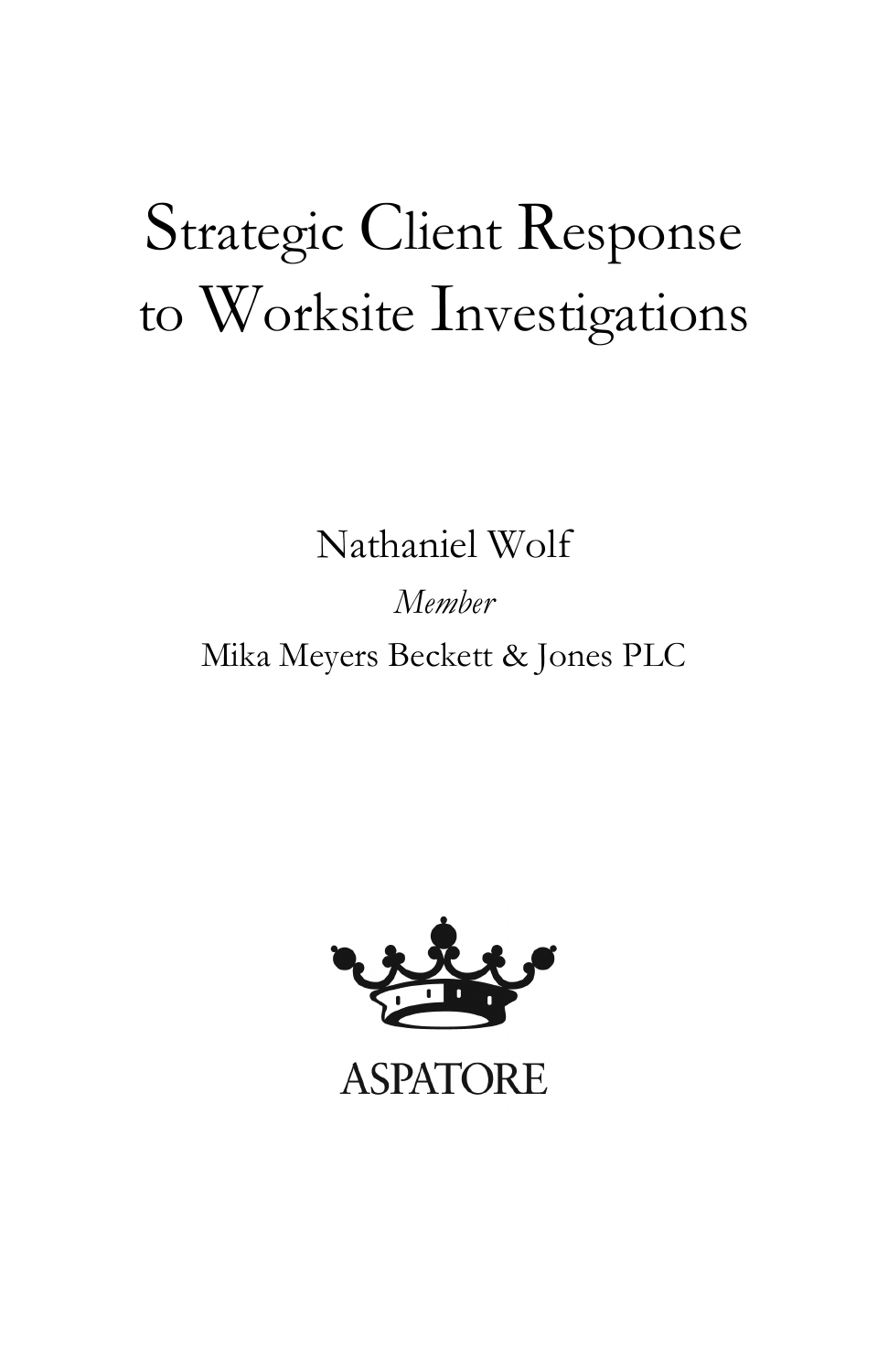#### **High-Profile U.S. Immigration and Customs Enforcement (ICE) Actions**

Since 2006, the pace of worksite enforcement actions has risen drastically. High-profile cases highlight the government's renewed focus on enforcement.

#### *Koch Foods*

On August 28, 2007, in Fairfield, Ohio, ICE employees executed criminal search warrants on Koch Foods. ICE identified more than 180 Koch employees working at the Fairfield plant requiring further questioning, and administratively arrested more than 160 for immigration violations. ICE agents simultaneously executed criminal search warrants on Koch's corporate offices in Chicago. The enforcement actions were part of a twoyear investigation based on evidence that Koch may have knowingly hired undocumented workers at its poultry processing and packaging facility.

#### *Fresh Del Monte Produce*

A federal grand jury returned indictments on June 27, 2007 against ten former workers of the Portland, Oregon facility who were arrested in conjunction with an ICE investigation. They were charged with possession of fraudulent immigration documents or security fraud. The facility was the site of a criminal search warrant executed on June 12, 2007, and a separate, court-ordered immigration enforcement action resulting in the arrest of more than 160 persons illegally present in the United States. ICE's sixmonth investigation into the fraudulent use of documents to illegally obtain employment at American Staffing Resources led to these indictments.

#### *George's Processing Inc.*

On June 20, 2007, twenty-eight employees of a southwest Missouri poultry processing plant were indicted on criminal immigration violations. They were arrested on May 22, 2007 at George's Processing Inc. in Butterfield, Missouri, after a two-year investigation. During that action, 136 persons were arrested and charged with administrative violations. Of those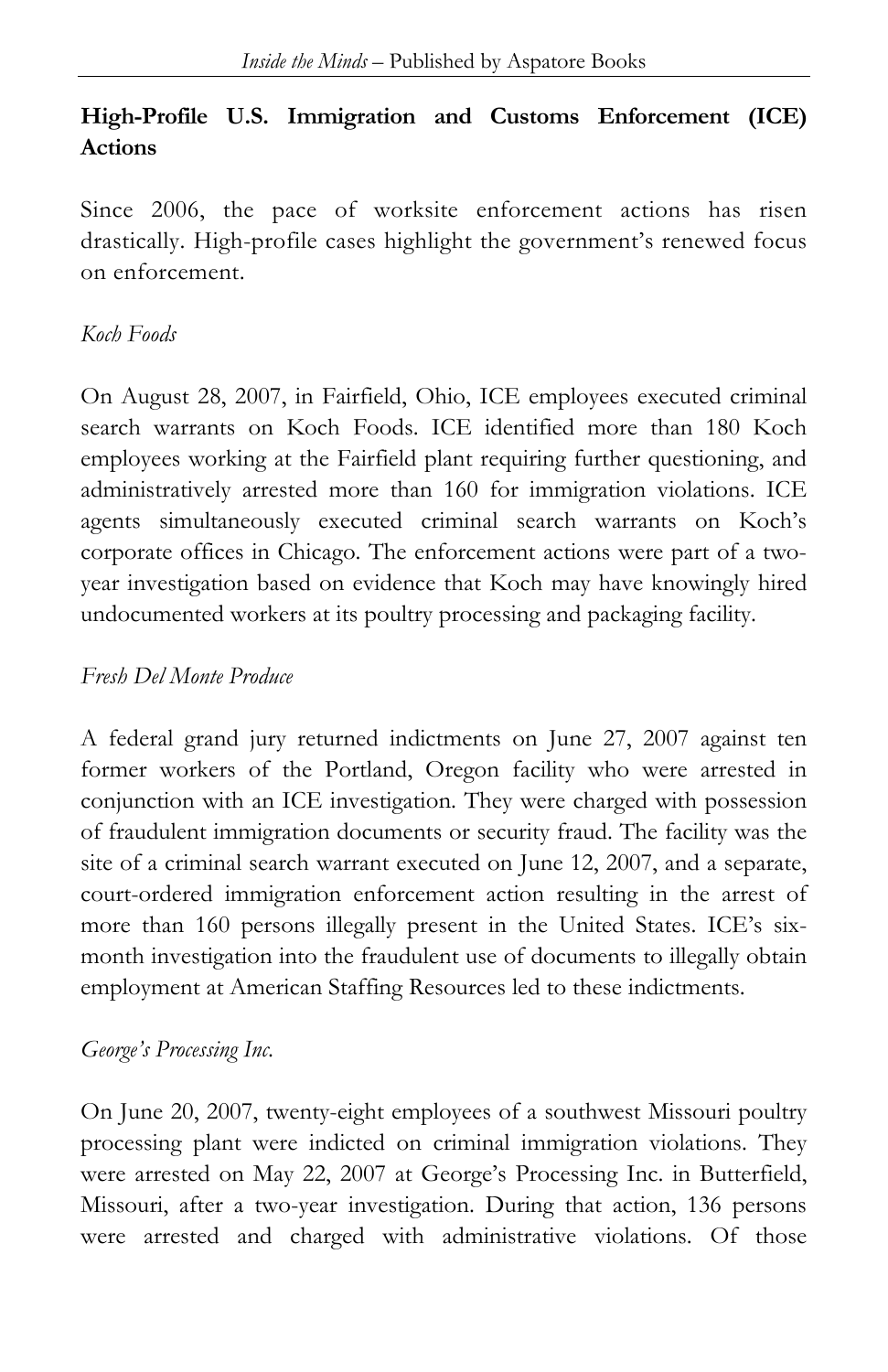criminally charged, twenty-seven were charged with aggravated identity theft and falsely claiming to be citizens of the United States in order to gain employment; eighteen defendants were charged separately with re-entering the United States after having been deported. One was charged with Social Security fraud.

#### *Swift & Company*

On December 12, 2006, more than 1,297 workers were arrested at Swift meat processing facilities in six states during an enforcement operation that was the result of an investigation of work-related identity theft. Of those arrested, 274 were charged criminally, 129 of them with federal crimes, the other with state crimes.

#### **ICE Worksite Inspection Procedures**

The first step in the common enforcement technique utilized by U.S. Immigration and Customs Enforcement is to send a notice of inspection to the targeted company. The purpose of the inspection is to determine whether the employees at the worksite are properly authorized.

The notice of inspection allows three days' notice prior to conducting a review of an employer's I-9 forms. Although ICE regulations require the provision of three days' notice, an employer may waive the three-day period if it wishes to do so. This is generally not advised and the employer should use the three-day period to organize and review its I-9 files. The employer should conduct its own annual I-9 audits because three days is not enough time to make corrections in the event of errors or omissions. If ICE finds irregularities or determines that some information is missing or improperly completed, it will issue a second notice of inspection. At that time, ICE generally requests a full list of all employees, which must include the employee's full name, date of birth, Social Security number, date of hire, and date of termination (if applicable).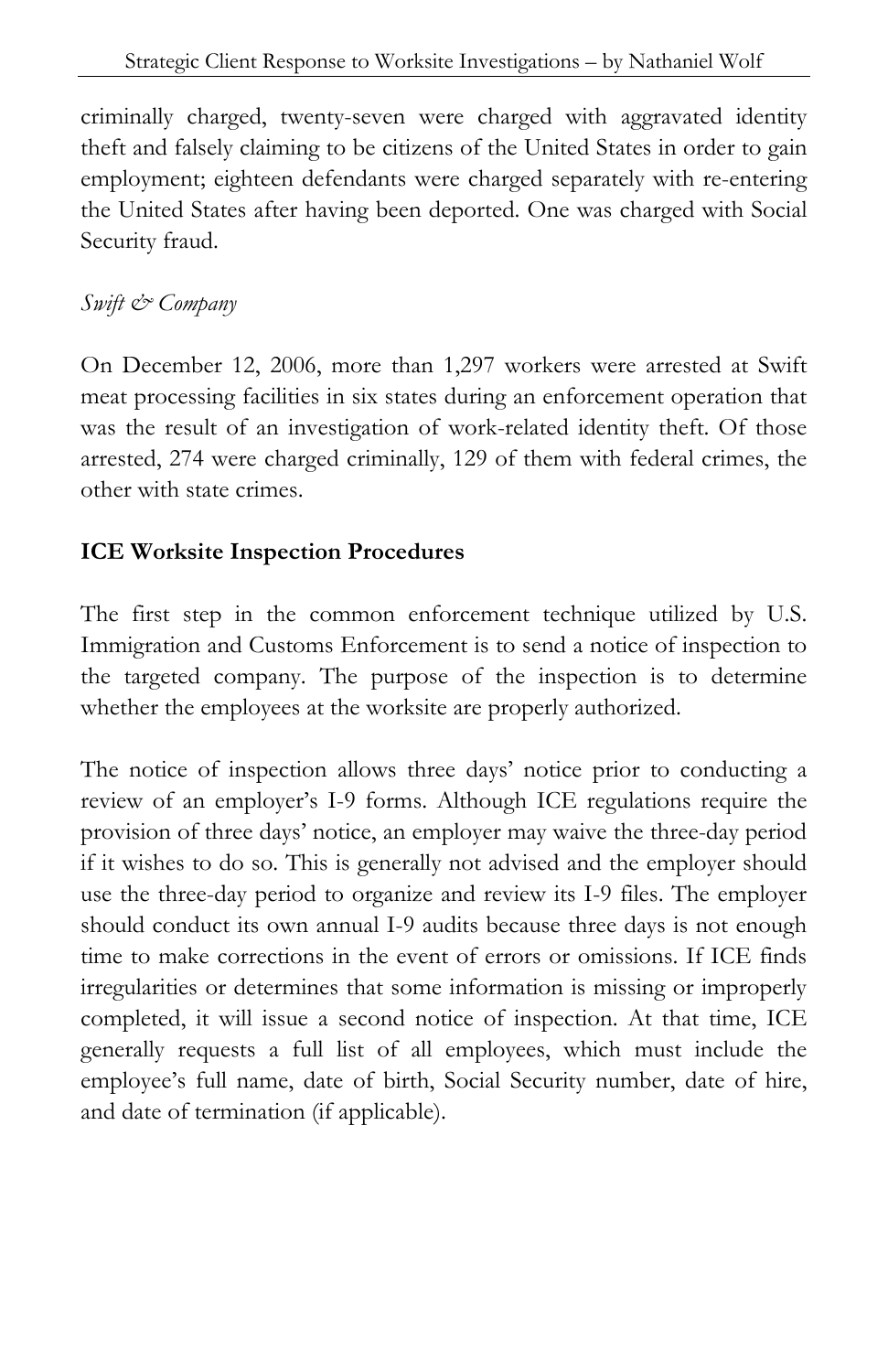#### *Types of Information Sought by ICE*

ICE will generally ask questions related to the employees who complete the I-9s, including their background, ethnicity, education, and tenure with the company. ICE will also request information regarding how the company recruits workers and its policies regarding the employment of relatives, and information related to whether any employees were laid off or fired in the last year, a description of the employee's former position, and the circumstances surrounding their termination. ICE will request the following documents to review:

- Forms I-9. The agent conducting the inspection will need true and correct originals of all Form I-9s for all current employees hired after November 6, 1986 along with copies of supporting documents—for example, sports, driver's license, Social Security card, birth certificate, permanent resident card, etc., maintained in the normal course of business. To facilitate this inspection, ICE will request that the employer alphabetize all originals of the Form I-9 and make a copy for ICE.
- Company payroll. The agent conducting the inspection will request a copy of the most current payroll, which should show the full name of each employee and the amount of each employee's paycheck and withholding tax deducted in alphabetical order.
- Employee information certification form. ICE will request an alphabetized list of all current employees hired after November 6, 1986 that indicates the date of hire, termination date (if applicable), and date of birth for each employee.
- Business entity questionnaire. The agent conducting the inspection will request the employer to submit a fully completed business entity questionnaire. This form will be provided by the agent. The business entity questionnaire seeks basic background information regarding the business including the names of the owners/partners, the business's gross or net income, and the business's corporate affiliations.
- Form DE-6 (Quarterly Wage and Withholding Report). The agent conducting the inspection will request that you give him a copy of Form DE-6 Quarterly Wage and Withholding Report for the most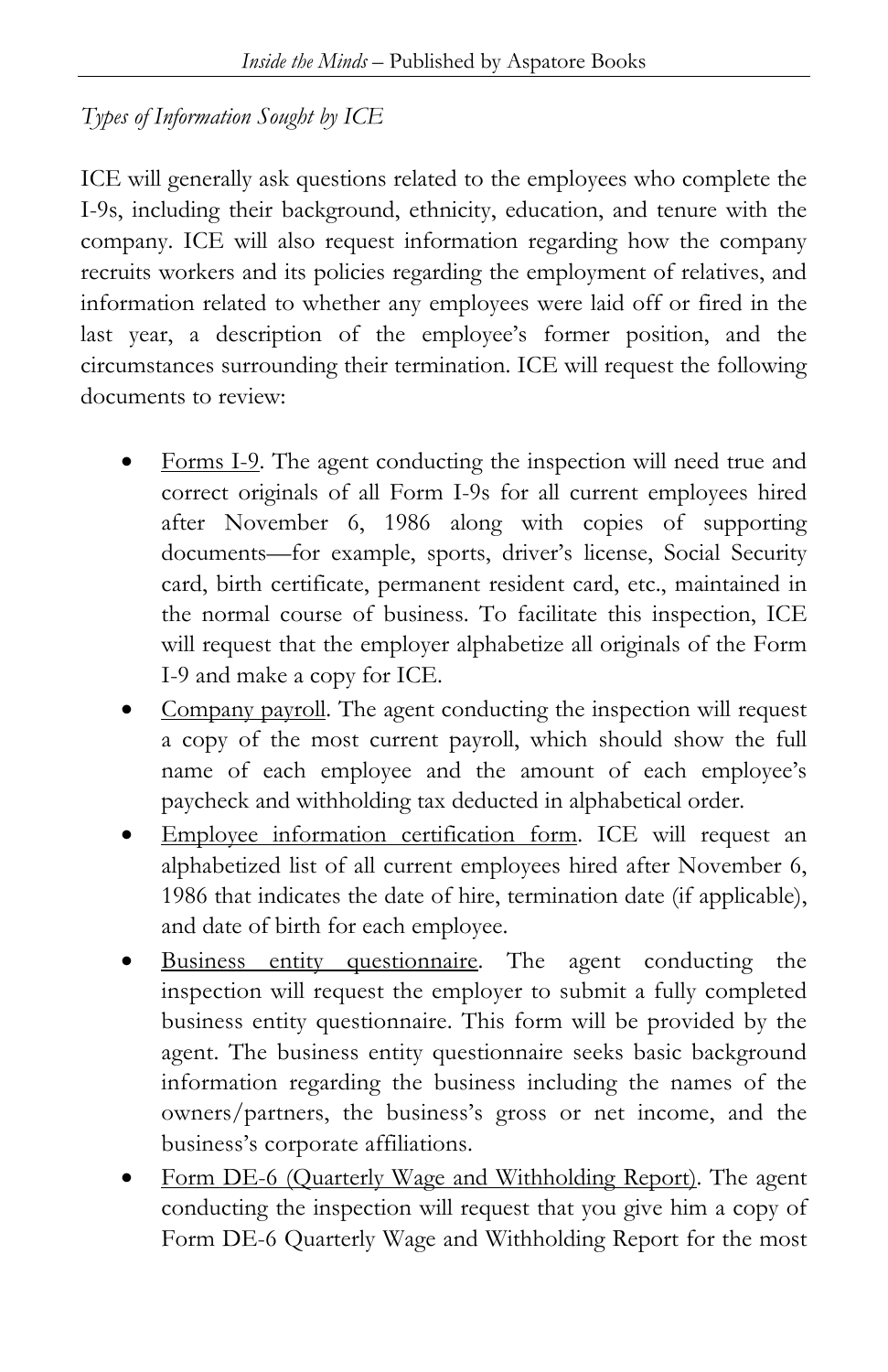recent fiscal year. The regulations provide for just the surrender of the I-9s. However, ICE does have subpoena authority under federal regulations to collect evidence that is relevant to the investigation. Often the inspection notice and the supplemental instructions are accompanied by a subpoena compelling the production of these items as well as any Social Security "No-Match" Letters received over the past several years. An ICE subpoena is not self-enforcing; ICE must seek enforcement in federal court.

The business entity questionnaire solicits financial related information and other data such as a listing of all company locations, work shifts, whether I-9s were inherited from a predecessor company, names of employees who complete I-9s, and names of company officers. Divulging some of this information is often intrusive and burdensome. An employer must assess the degree of cooperation that the employer desires and attempt to limit the scope of the request

#### *Strategic Response to the Worksite Inspection*

The best response to a worksite investigation is to comply with ICE requests within reason. The employer does have rights, however, that are discussed below. It is not advisable to waive the three days' notice under most circumstances. The best response is a proactive response. Because there is insufficient time to organize all of the documents, such documents must be organized prior to any notice of inspection by the human resources staff. I-9s must be completed properly and all the related documentation must be included in the file. In addition, it is advisable to conduct annual audits of your I-9 files to make sure that any problems are dealt with in a proactive and timely manner. The most common mistake that a company makes in responding to a worksite enforcement situation is to be disorganized and to try to use the three-day notice period to correct mistakes. This results in confusion and errors.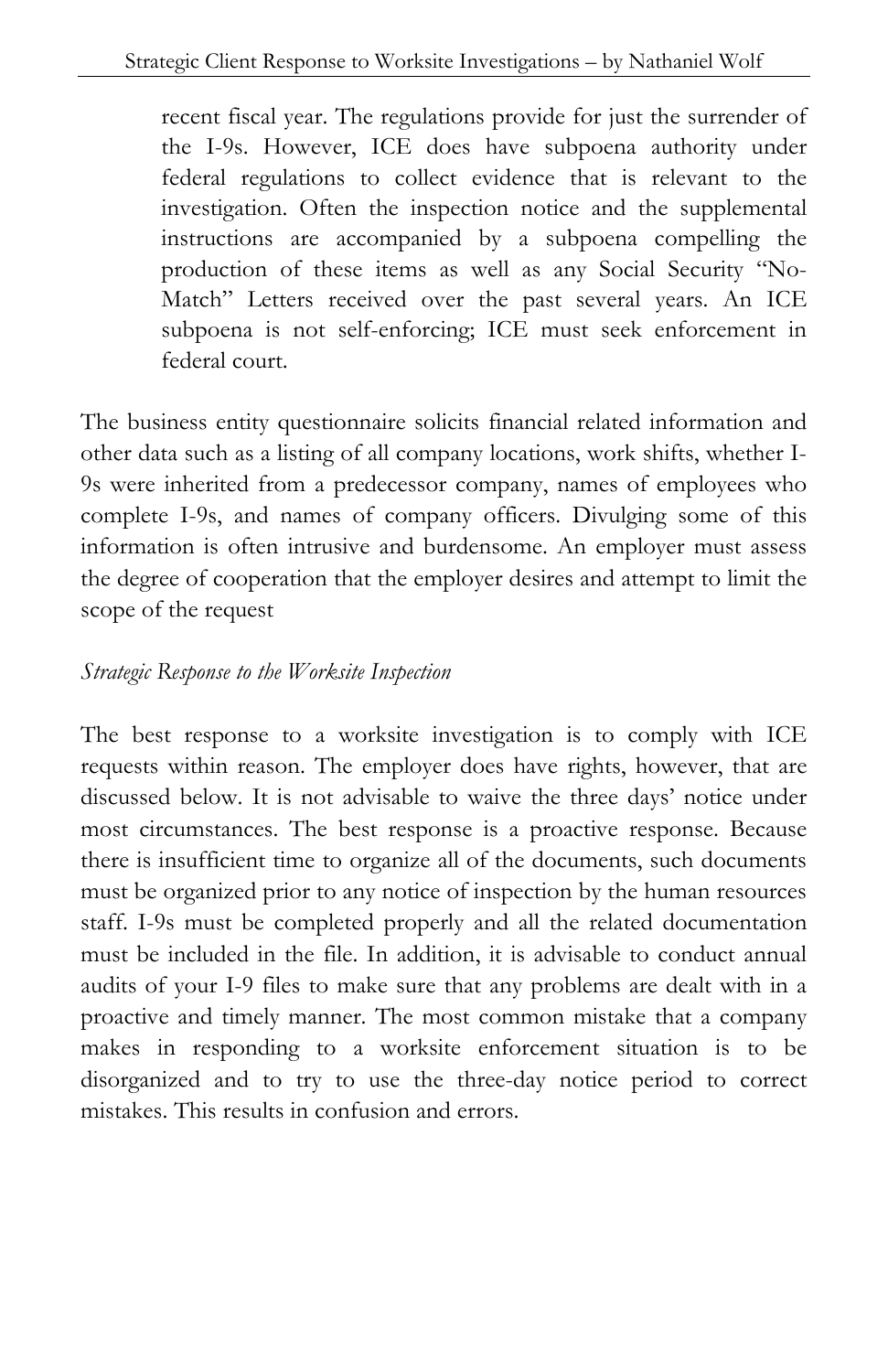The response process should be structured as follows:

- Review the scope of the I-9 inspection notice
- Determine if workforce will be notified of I-9 inspection
- Assess the state of the employer I-9s through audits, identification of deficiencies, and corrections of same
- Conduct review; complete employer and employee corrections, identify qualified personnel (both employee and paralegal) to assist
- Address steps to be taken to replenish workforce and hire legal replacements
- Interview executives and hiring managers
- Identify areas of strength and weakness and develop theme to defend, including strategy to improve future immigration compliance
- Engage criminal defense counsel, if needed
- Prepare for possible ICE raid
- Review and analyze ICE civil assessment and outline challenges to ICE fine determinations, alternatively determining criminal defense strategy
- Settle fines and penalties, or engage in pre-indictment criminal or plea negotiations
- Seek civil administrative appeal or criminal jury trial

#### **Common Immigration Law Violations that Trigger Investigations**

A number of circumstances can trigger investigations. The following scenarios describe ways in which ICE may be alerted to alleged immigration violations by employers:

• An employee is arrested, perhaps for speeding, and is interrogated by a police officer regarding his immigration status. The officer determines that the employee should be turned over to ICE, which then questions him about his employment, how he became employed with the company, whether any company representatives assisted in procuring false documents, whether the company has actual or constructive knowledge of his undocumented status, how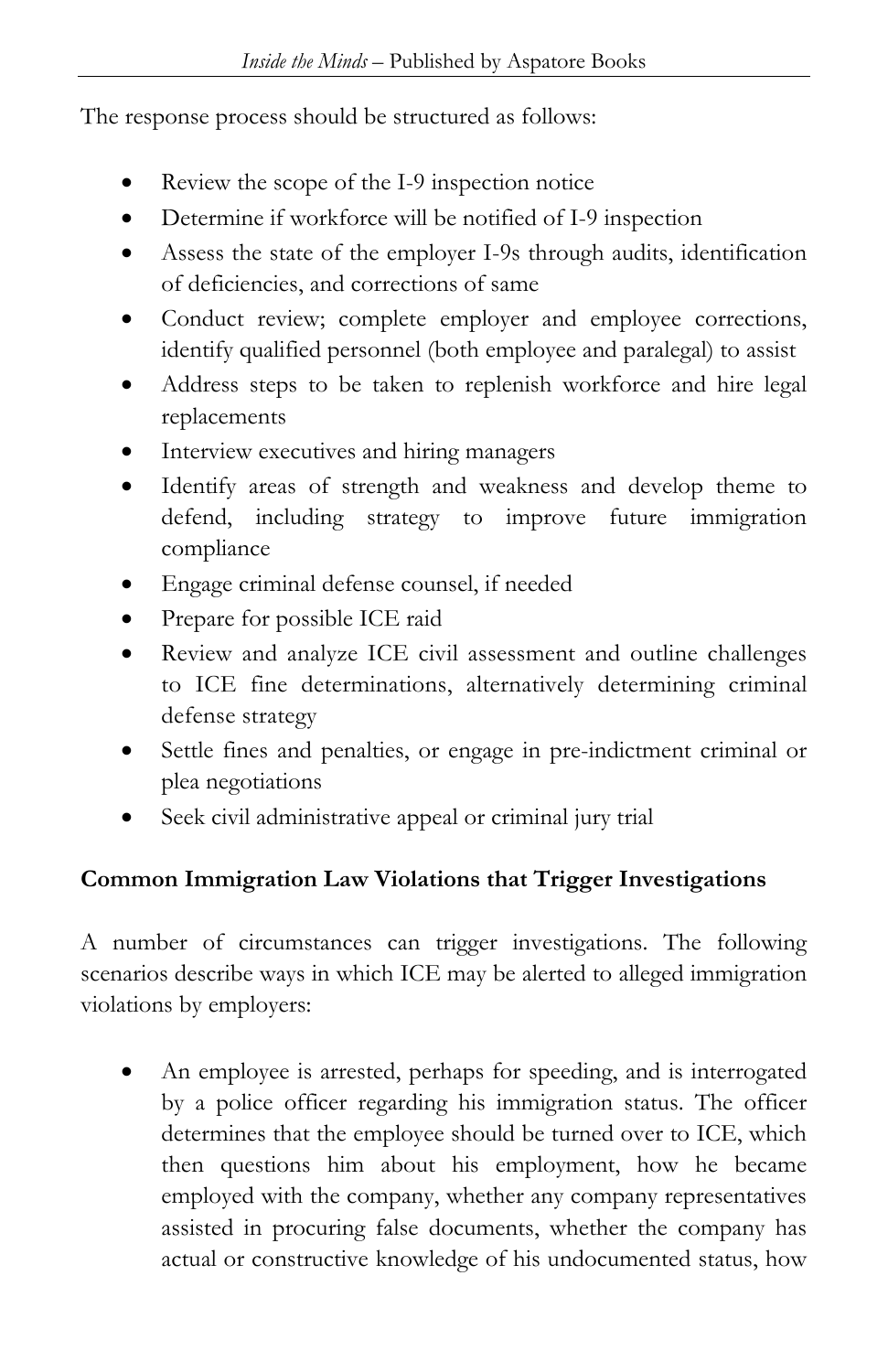many other undocumented workers at the facility, and so on. The employee may, in exchange for temporary work authorization, agree to work as a confidential informant.

- The former HR manager (or unhappy HR specialist, or a recently demoted supervisor) believes that the company is not in compliance with federal law governing employment verification, feeling that the company workforce is riddled with unauthorized workers. She begins sending letters to ICE naming names.
- A company worker is terminated, and while applying for unemployment insurance tells the state clerk that his former employer did not withhold Social Security payments and federal income tax and that other employees did not complain because they were here illegally and preferred to be paid in cash anyway. This triggers an investigation by the state revenue agency, which also informs IRS. The U.S. attorney on that investigation notifies ICE, and they begin a joint investigation and prosecution of the company for tax violations, money laundering, and immigration violations.
- A disgruntled employee complains to ICE about his coworkers. ICE begins an investigation and charges the employer with employing unauthorized aliens.
- ICE receives information on its toll-free tip line and investigates via SSA records. The sixteen-month investigation results in criminal charges filed against the owner of the business, who is undocumented, and placing all eight employees in deportation proceedings.
- ICE conducts an I-9 inspection and discovers that many of the workers are using false documents or documents that belong to a deceased person, or a child or someone of the opposite sex, or of a different age.

Because there are so many unpredictable ways that ICE can become aware of potential worksite enforcement violations, counseling clients in a proactive manner becomes the most efficient, successful way to deal with potential immigration violations. By undergoing annual audits, an employer can uncover potential violations before it is too late.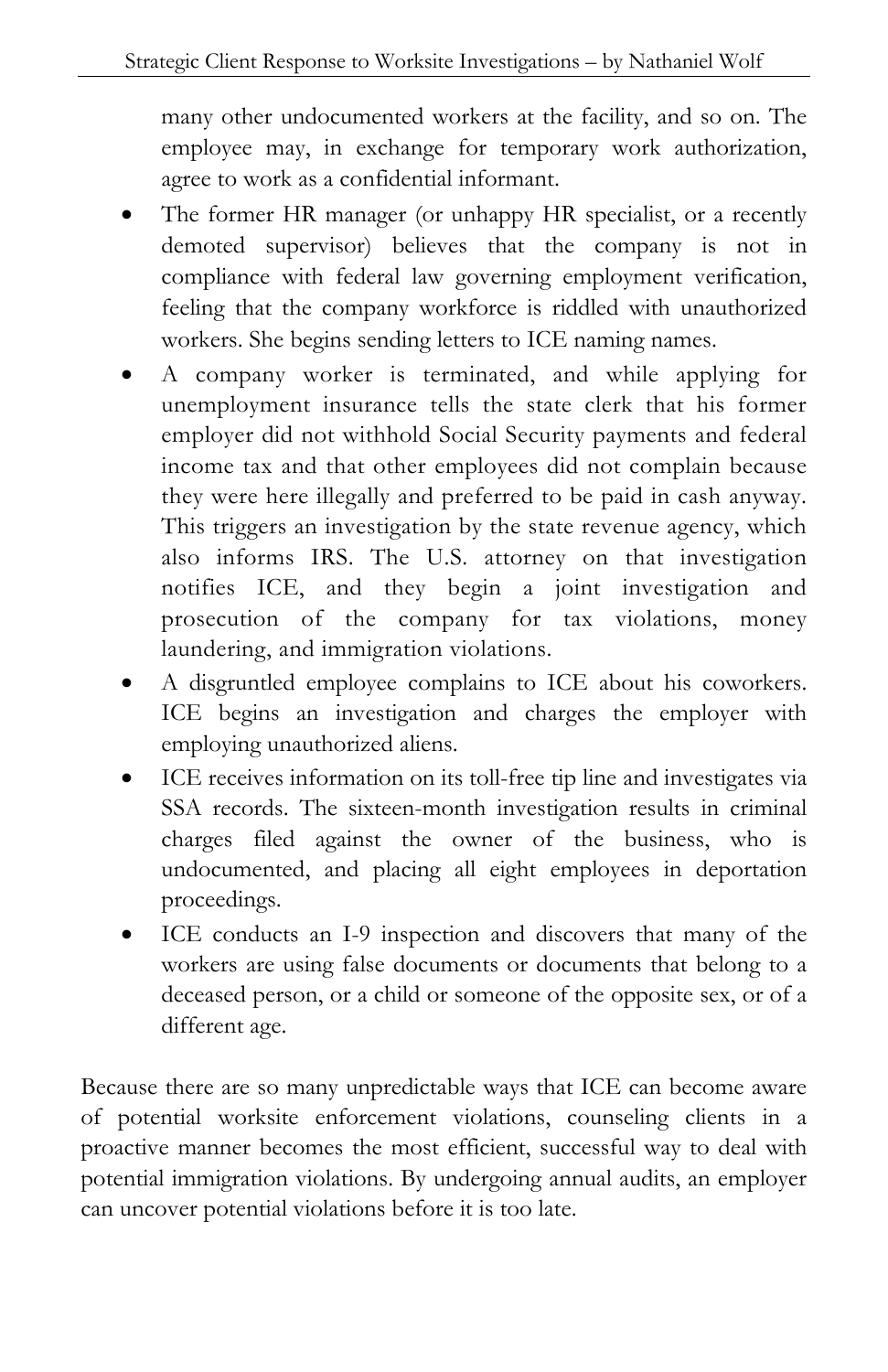#### *Identifying Immigration Law Risks*

Labor-intensive industries such as food processing, construction, textiles, and hospitality receive the most attention from ICE with respect to worksite enforcement. In addition, temporary labor companies that service those industries also tend to receive a great deal of attention. To determine the degree of risk, I ask whether the employer has a comprehensive policy on fulfilling verification requirements for workers on its job sites. Other questions: have the supervisors and management undergone any training in the law of documenting workers and their responsibility for completing I-9s? Does the employer have an explicit policy prohibiting the use of undocumented workers and are such notices placed at the job site? Does the company have a process for internally auditing I-9 files? If so, what is that process?

#### **Worksite Enforcement and Employer Rights**

With the passage of the Immigration Reform and Control Act of 1986 (IRCA), employers are required to have employees complete a governmentissued employment eligibility verification form (Form I-9) to establish that the employee is authorized to work in the United States. When ICE issues a notice of inspection, it must provide for three days to surrender the I-9s. Notices are served either in person or sent by certified mail, and employees can easily seek more time to surrender the records—in some cases, one to two weeks. If the records are surrendered at the company, it is important to know that ICE is not authorized, without the employer's explicit consent, to roam the premises or interview employees. It is advisable not to allow any further intrusion into the worksite by ICE.

#### *Role of the Immigration Lawyer in Worksite Enforcement*

Immigration lawyers play a number of roles in a worksite enforcement situation. Once a notice of intent is served, the immigration lawyer's job is to make sure that files are properly organized and that ICE receives all of the information that it is entitled to (and no more) so that it can conduct its investigation. An immigration lawyer should be involved in any questions that ICE might have for the employer and any follow-up requests for documentation. There are forms and procedures to follow and an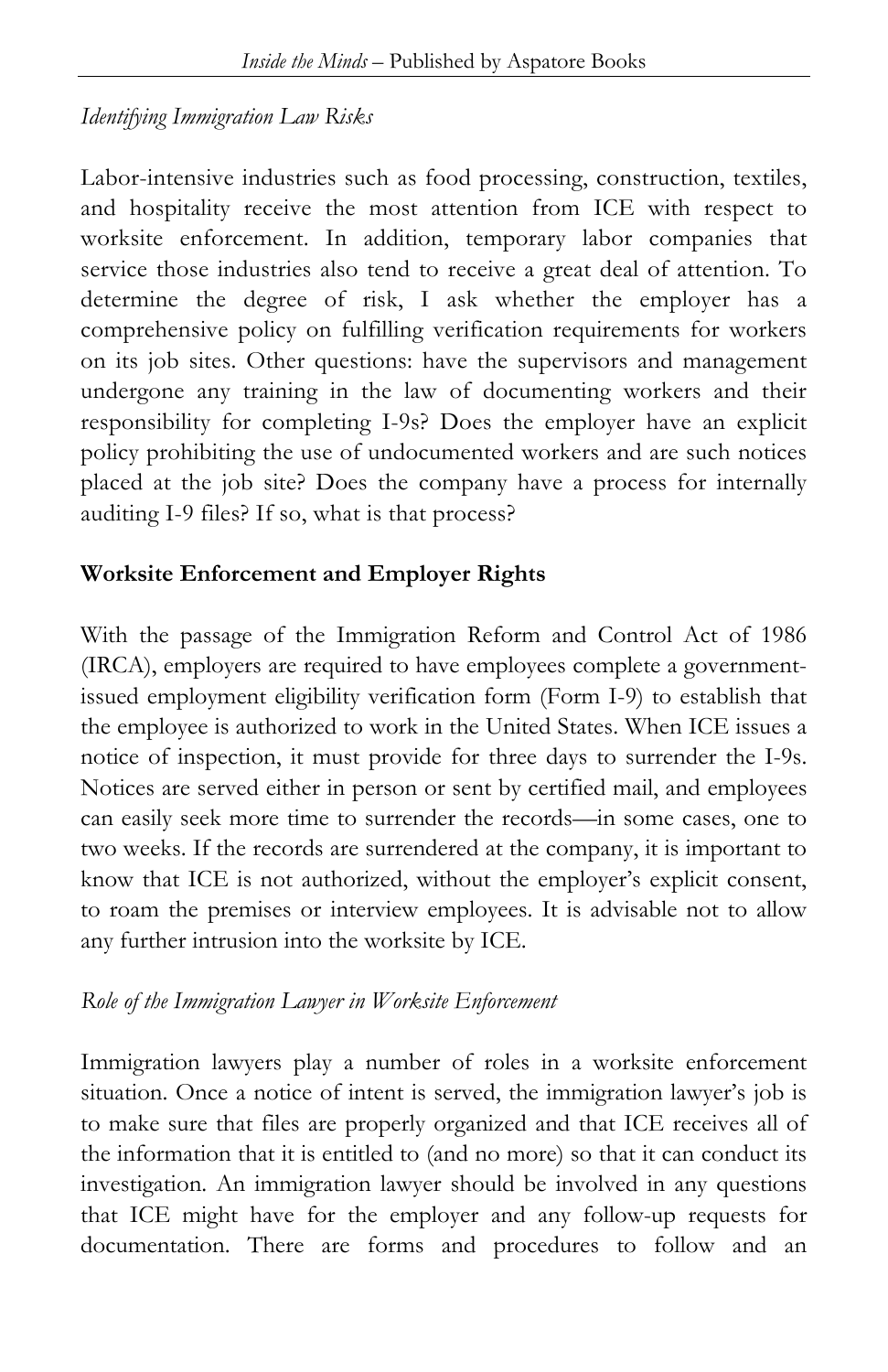immigration lawyer can assist to make sure that the employer complies with the letter of the law. The immigration attorney should also have copies of all information that is submitted to ICE for inspection so that the immigration lawyer can conduct his or her own internal review in order to begin the process of making corrections as soon as possible.

A team comprising an attorney and trained paraprofessionals is required to represent a large employer that is served with an inspection notice. The attorney must focus on the larger picture and spend time interviewing executive officers and hiring managers in order to assess whether any civil or criminal liability exists. The attorney will inquire as to whether the company's managerial staff knowingly (through constructive or actual knowledge) hired or continued the employment of unauthorized aliens directly or through subcontractors. While the attorney is reviewing this information to make a determination, a team of paraprofessionals should be auditing I-9s and reporting their findings to supervising attorneys, who will make recommendations to management for corrective action. Time is of the essence, as I-9 inspections can move very quickly.

#### **Counseling Objectives for Immigration Attorneys**

The following are the top three objectives when counseling clients on worksite enforcement of immigration laws:

- 1. *Be Proactive*. The worksite enforcement raid is a very powerful tool utilized by ICE to ferret out I-9 and other immigration violations. Once that process is in place, it can move very quickly and ICE has significant authority to inspect an employer's records. Accordingly, it is important to take proactive steps in order to ensure immigration compliance. I recommend an annual or biannual audit of your I-9 records to ensure compliance and to fend off any possible claims that the employer knowingly hired unauthorized workers.
- 2. *Be organized***.** It is important to be organized and to maintain appropriate I-9 files. I-9 files should only contain the information necessary in those files and nothing else. In the event of an ICE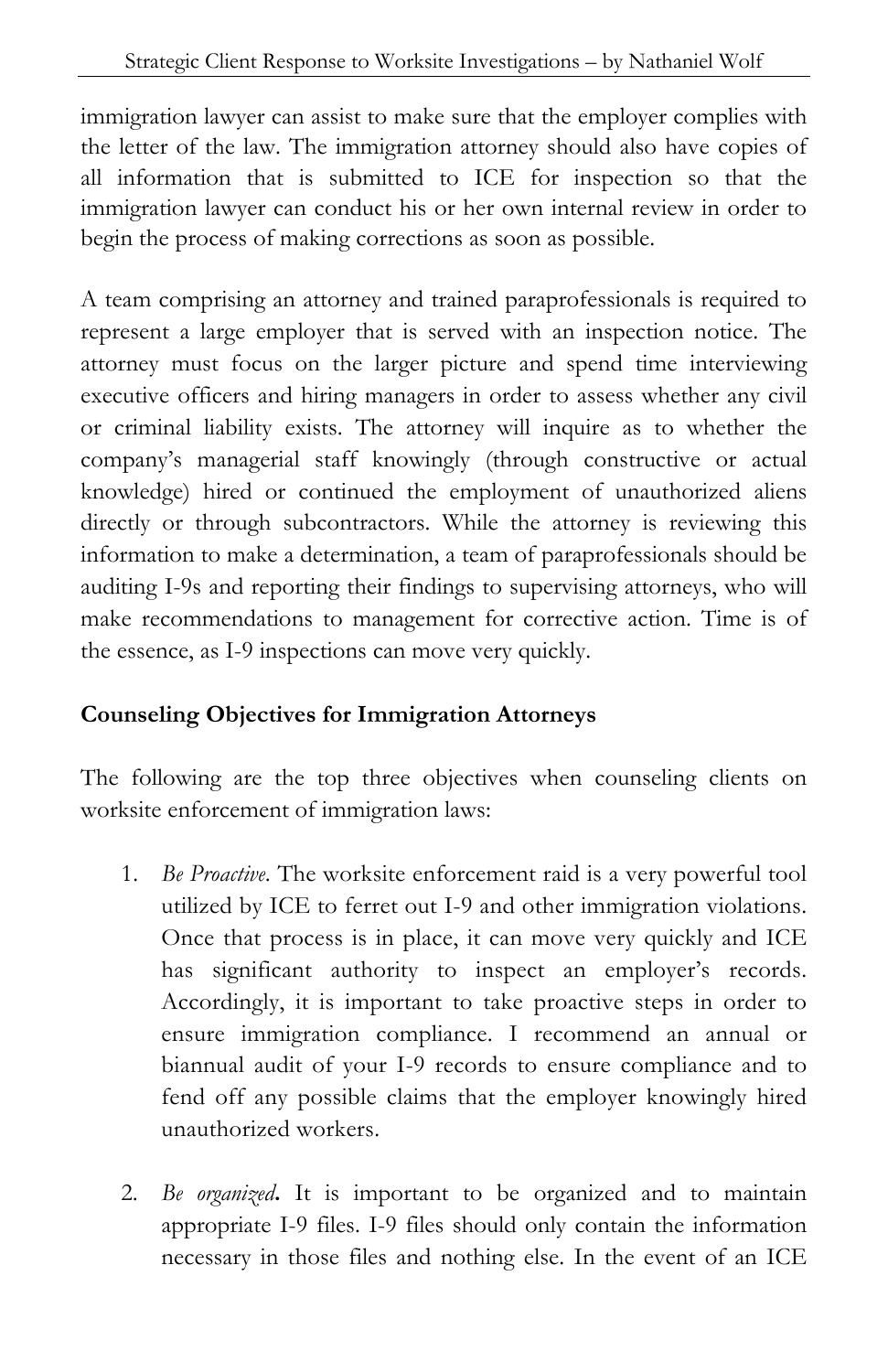raid, you have to have quick and easy access to the required documentation. It is important not to surrender any information that is not specifically required.

3. *Correct mistakes promptly*. On occasion, an I-9 is missing for an employee or there is some other technical error to the I-9 form. In those circumstances, it is important to note the I-9 deficiency and prepare a detailed corrective action report. To the extent possible, this should be done before the ICE inspection.

#### *Effective Client Counseling Delivery Methods*

Attorneys experienced in working with employers during worksite inspections have detailed checklists and other forms available to ensure that the information provided to ICE is organized, complete, and correct to the greatest extent possible. These practice aids include a format for noting I-9 deficiencies and corrective action that is required. In addition, work authorizations may not be updated, so the practice aids include a grid that notes expiration dates with call-up reminders. When counseling a client regarding an ICE inspection, we must assume that ICE knows every word, deed, and action related to your company.

ICE does not knock on doors randomly. Its investigation will be "lead driven," based on information received from an informant, a competitor, an employee, local or state agencies, or many other sources. Therefore, it is important that the attorney knows as much about the company's immigration hiring practices as ICE. This begins through interviewing corporate executives and hiring managers. While I-9s can divulge some suspect trends, they are only one piece of the greater puzzle. The attorney must be aware of possible conflict of interest issues that arise when an attorney represents an employer and determines through the questioning of managers that the corporation and the managers each need their own counsel. However, at the beginning of the representation, one cannot make that determination without some basic information. ICE will not be conducting the raid at the lawyer's office. The ICE employees will be using their eyes and ears to gather as much information about the company as they can. Therefore, it is important that the attorney also obtain the same perspective and be on-site during the investigation.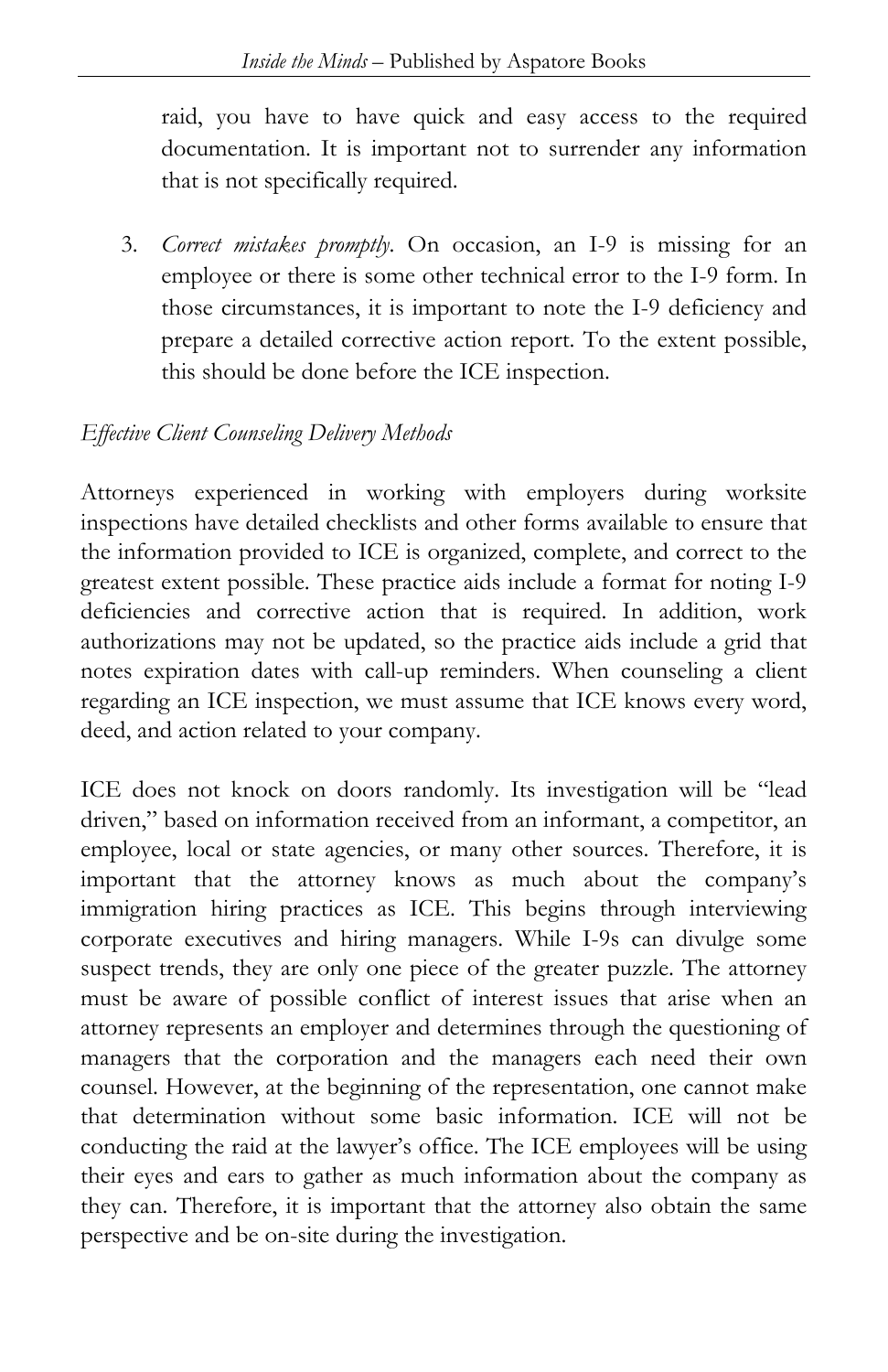#### **Conclusion**

On July 1, 2009, U.S. Immigration and Customs Enforcement issued 652 notices of inspection to businesses in order to audit I-9 records that contain information regarding an employee's right to work legally in the U.S. This announcement was a substantial departure from previous enforcement mechanisms. In the entire fiscal year of 2008, ICE issued 503 similar notices throughout the entire year. A large percentage of businesses targeted involved companies with fewer than one hundred employees and fell into a wide range of categories, including manufacturing, restaurants, construction, farming, and trucking.

The Obama Administration's focus on pursuing employers that break the law is a significant shift from the previous administration. Under the Bush Administration, the focus was on high-profile raids that resulted in mass deportation of unauthorized workers. The new administration has been candid that it will focus on punishing employers who break the law. This new focus has already resulted in a \$40,000 fine against Krispy Kreme for its improper hiring practices and a federal indictment in South Carolina against two human resources officers accused of knowingly hiring unauthorized workers.

Increased enforcement activity has only just begun: the diligent employer will be proactive and conduct internal audits to ensure that a meaningful immigration compliance policy is in place, and to uncover potential liability such as identity theft, use of fraudulent documents, careless completion of I-9 forms, or evidence of the knowing hire or continued employment of unauthorized workers.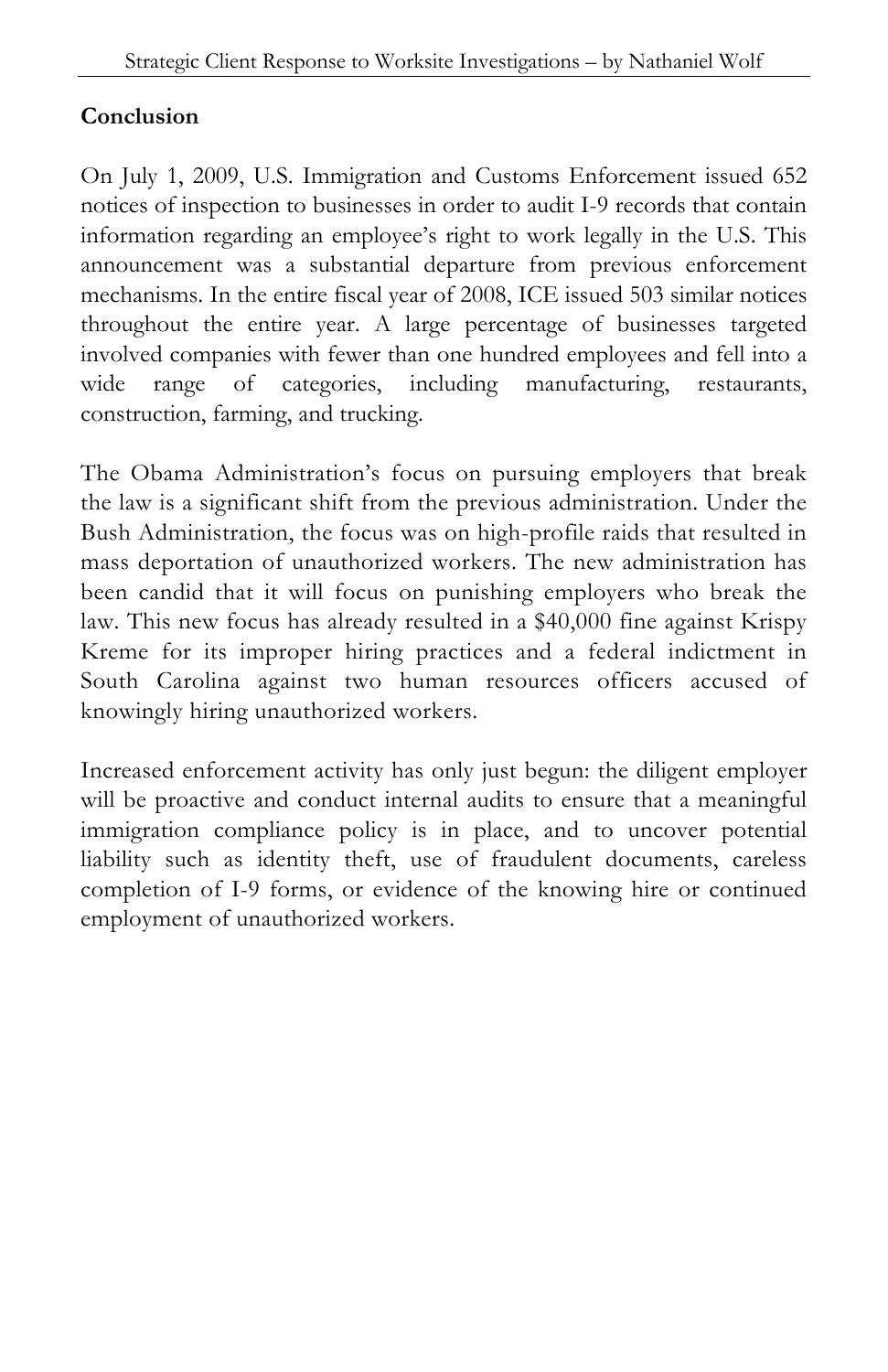*Nathaniel Wolf, a member of Mika Meyers Beckett & Jones PLC, practices in the areas of commercial litigation, employment law, immigration, and landlord tenant law. He is a member of the American Bar Association, the American Association of Immigration Attorneys, the State Bar of Michigan, and the Grand Rapids Bar Association.* 

*Mr. Wolf received his Bachelor of Arts in business administration/pre-law from Michigan State University in 1994. He attended Wayne State University Law School, where he was a member of the Moot Court National Team. Mr. Wolf received his law degree from Wayne State University Law School, cum laude in 1997, where he was elected to the Order of the Coif. Before entering private practice, he served as a law clerk for Chief Judge Lawrence P. Zatkoff on the United States District Court for the Eastern District of Michigan.* 

In addition to practicing law, Mr. Wolf has taught immigration law at the Thomas M. *Cooley Law School in Grand Rapids. He has also taught employment law and business law at Davenport University. He is a frequent speaker at seminars on various legal topics, including employment law, business law, privacy rights, landlord-tenant law, and immigration. Mr. Wolf has also written several articles on various employment and commercial law issues.*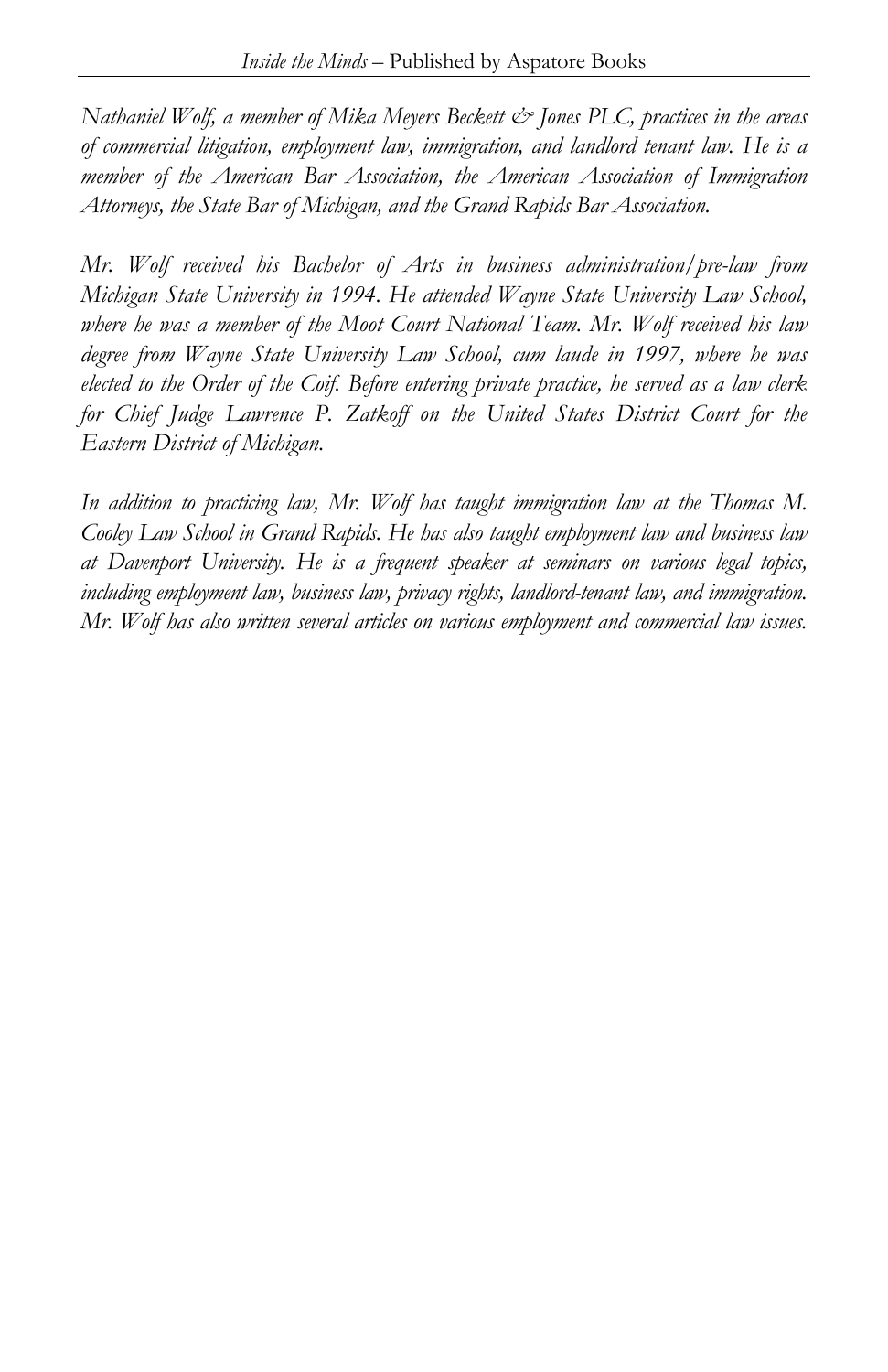

### **ASPATORE**

#### [www.Aspatore.com](http://www.insidetheminds.com/)

Aspatore Books, a Thomson Reuters business, exclusively publishes C-Level executives (CEO, CFO, CTO, CMO, Partner) from the world's most respected companies and law firms. C-Level Business Intelligence™, as conceptualized and developed by Aspatore Books, provides professionals of all levels with proven business intelligence from industry insiders—direct and unfiltered insight from those who know it best—as opposed to thirdparty accounts offered by unknown authors and analysts. Aspatore Books is committed to publishing an innovative line of business and legal books, those which lay forth principles and offer insights that when employed, can have a direct financial impact on the reader's business objectives, whatever they may be. In essence, Aspatore publishes critical tools for all business professionals.

## **Inside the Minds**

The *Inside the Minds* series provides readers of all levels with proven legal and business intelligence from C-Level executives and lawyers (CEO, CFO, CTO, CMO, Partner) from the world's most respected companies and law firms. Each chapter is comparable to a white paper or essay and is a futureoriented look at where an industry, profession, or topic is heading and the most important issues for future success. Each author has been selected based upon their experience and C-Level standing within the professional community. *Inside the Minds* was conceived in order to give readers actual insights into the leading minds of top lawyers and business executives worldwide, presenting an unprecedented look at various industries and professions.